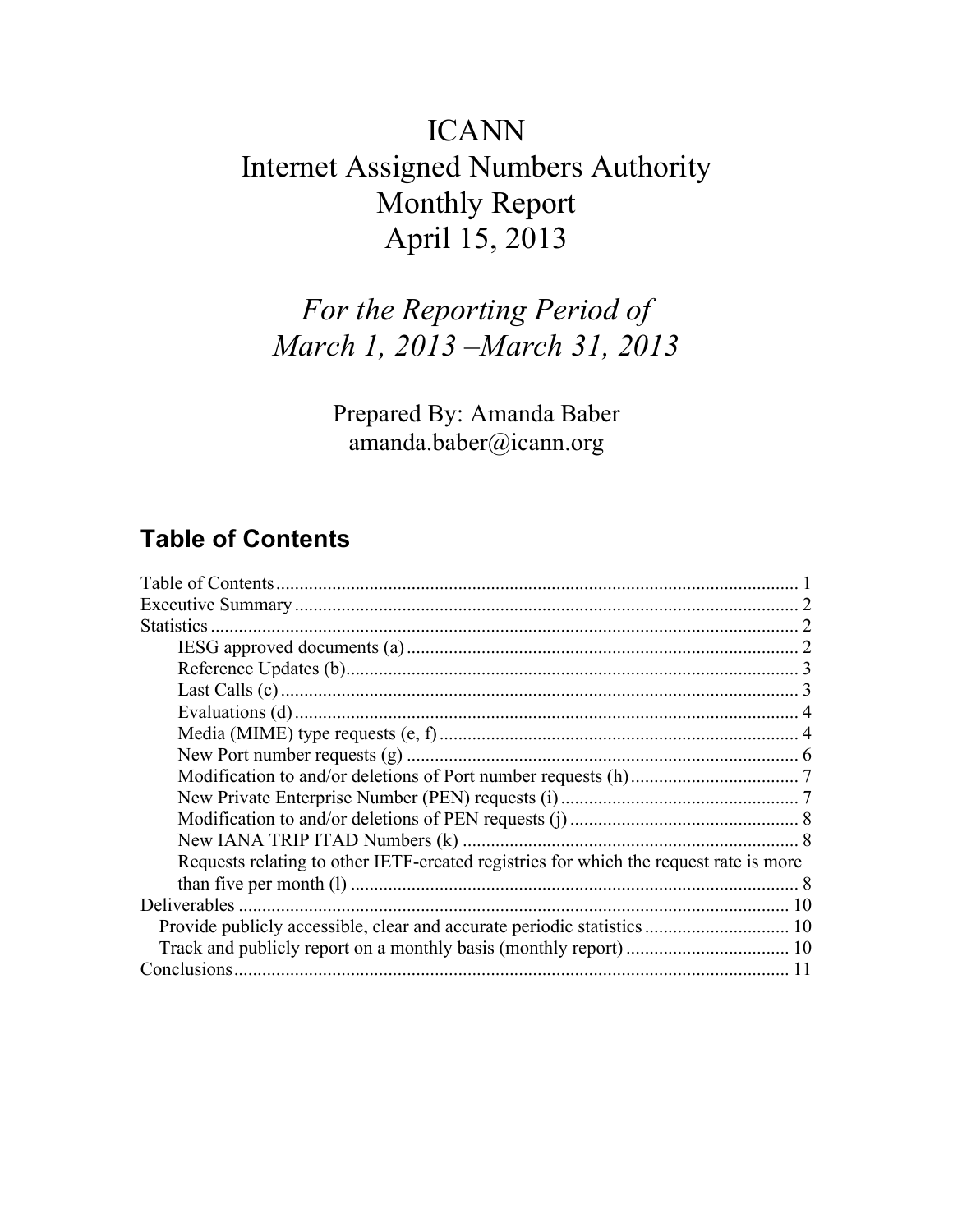## **Executive Summary**

This monthly report provides statistical information of IANA operations as they relate to the IETF. Also included are the deliverables for this reporting period in accordance with the SLA between ICANN and the IAOC with the effective date 1 January 2012 (the 2013 SLA is currently being revised).

## **Statistics**

As outlined in the IETF–IANA SLA, IANA is tasked with collecting and reporting on IETF-related statistics.

Below you will find the list of statistics as requested by the SLA, a description of what queue's statistics are being provided to fulfill that deliverable and an analysis of the data for each queue. The actual charts representing the data can be found at http://www.iana.org/reporting-and-stats/index.html.

This month's statistics were generated through running scripts against a ticketing system log database. The charts were generated using java program using Jfreechart library.

The following types of charts have been defined for each queue for the reporting year 2013:

- Month to month comparison histogram of requests created/closed/open
- Month to month comparison histogram of age groups of closed tickets
- This month's absolute age of closed requests
- Month to month comparison histogram of age groups of open tickets
- This month's absolute age and current state of open requests
- Month to month comparison of mean, median and standard deviation for processing times of closed tickets
- Histogram for cumulative IETF requests for created/closed/resolved at the end of the reporting period and the year to date.

#### **IESG approved documents (a)**

*Requests in the "drafts-approval" queue begin at the time IANA receives a notification of an approval or intent to publish a document and end when the RFC-Editor has acknowledged receipt of the notification of completed actions by IANA.*

| <b>OUEUE: DRAFTS-APPROVAL</b>               |           |
|---------------------------------------------|-----------|
| Total closed tickets                        | 26        |
| Tickets with no IANA Actions                | 11        |
| IANA processing goals met (14 days or less) | 26/26     |
|                                             | $(100\%)$ |
| Highest total processing days               | 39        |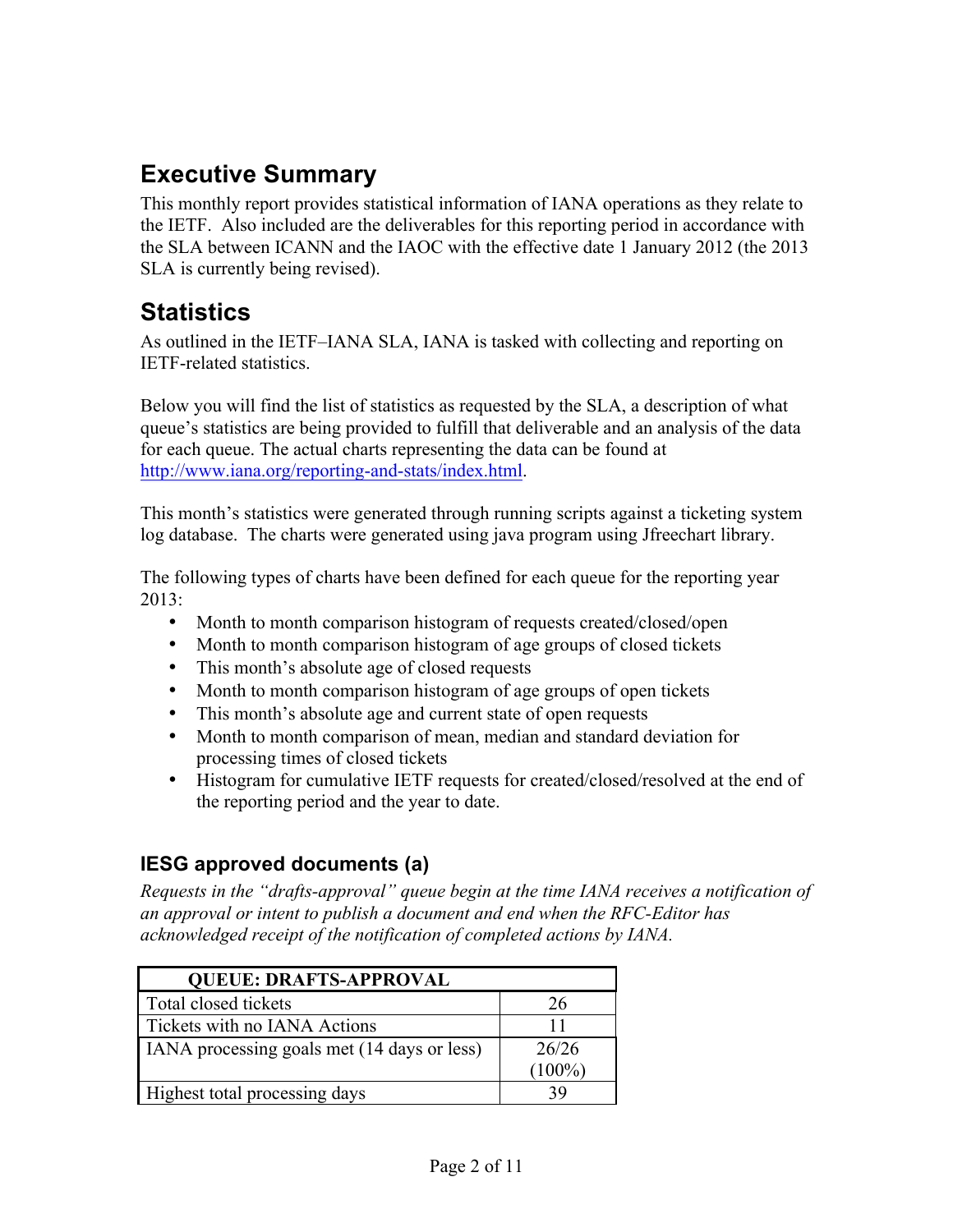| Highest total IANA days               |     |
|---------------------------------------|-----|
| Total open tickets                    |     |
| Highest total processing days to date | 234 |
| Highest total IANA days to date       |     |

Tickets that required more IANA processing time than the SLA prescribes (14 IANA days or less) or that required more than 60 days of total processing time are described below.

|               | <b>TICKET DETAIL</b> |                  |                                          |
|---------------|----------------------|------------------|------------------------------------------|
| <b>Status</b> | <b>Total Days</b>    | <b>IANA Days</b> | Description                              |
| <b>OPEN</b>   | 234                  |                  | On hold until another draft is approved. |
| <b>OPEN</b>   | 174                  |                  | On hold until another draft is approved. |

#### **Reference Updates (b)**

*The requests in the "drafts-update-refs" queue begin at the time the RFC-Editor notifies IANA of the RFC number assigned to a document that had actions performed by IANA and ends with IANA updating all references to the document in IANA registries.*

| <b>QUEUE: DRAFTS-UPDATE-REFS</b>           |           |
|--------------------------------------------|-----------|
| Total closed tickets                       | 16        |
| IANA processing goals met (7 days or less) | 16/16     |
|                                            | $(100\%)$ |
| Highest total processing days              | 52        |
| Highest total IANA days                    | 4         |
| Total open tickets                         |           |
| Highest total processing days to date      | 35        |
| Highest total IANA days to date            |           |

Tickets that required more IANA processing time than the SLA prescribes (7 IANA days or less) or that required more than 60 days of total processing time are described below.

|               | <b>TICKET DETAIL</b> |                  |             |
|---------------|----------------------|------------------|-------------|
| <b>Status</b> | <b>Total Days</b>    | <b>IANA</b> Days | Description |
| n/a           | n/a                  | n/a              | n/a         |

### **Last Calls (c)**

*Requests begin at the time IANA receives a notification of Last Call from the IESG and ends with IANA submitting official comments to the IESG. Each request in the statistics represents a separate/individual Last Call, even if the Last Call is being repeated.*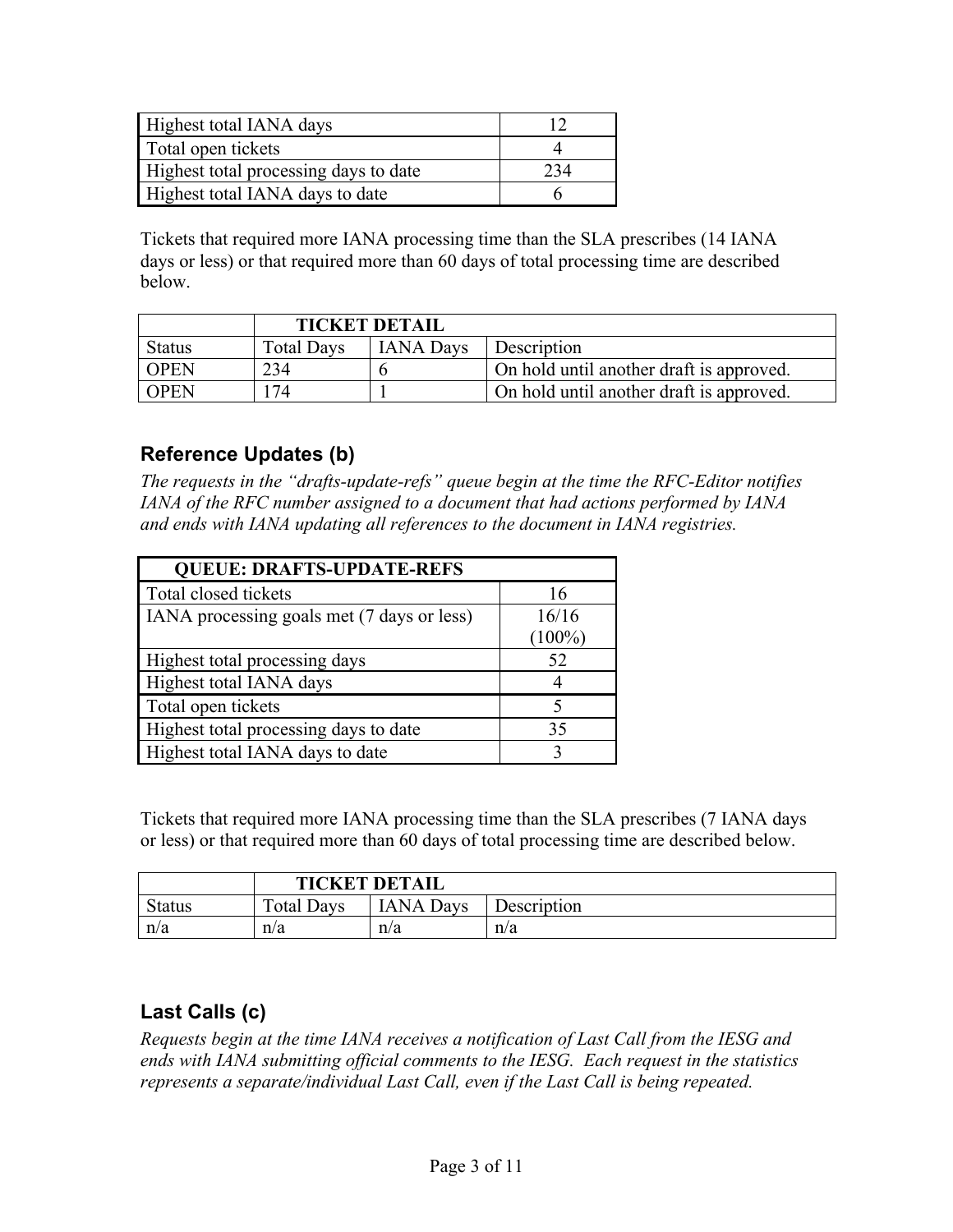| <b>QUEUE: DRAFTS-LASTCALL</b>             |           |  |
|-------------------------------------------|-----------|--|
| Total closed tickets                      | 12        |  |
| IANA processing goals met (see breakdown) | 12/12     |  |
|                                           | $(100\%)$ |  |
| Total open tickets                        |           |  |

| <b>Last Call Time Frame</b> | <b>Total Requests</b> | <b>Completed within time</b><br>goals |
|-----------------------------|-----------------------|---------------------------------------|
| 2 weeks                     |                       |                                       |
| 4 weeks                     |                       |                                       |
| 25 days                     |                       |                                       |

Tickets that required more IANA processing time than the SLA prescribes or that required more than 60 days of total processing time are described below.

|               | <b>TICKET DETAIL</b> |                 |             |
|---------------|----------------------|-----------------|-------------|
| <b>Status</b> | <b>Total Days</b>    | <b>ANA Days</b> | Description |
| n/a           | n/a                  | n/a             | n/a         |

#### **Evaluations (d)**

*Requests begin at the time IANA receives a notification of Evaluation from the IESG and ends with IANA submitting official comments to the IESG. Each request in the statistics represents a separate/individual Evaluation, even if the Evaluation is being repeated.*

| <b>QUEUE: DRAFTS-EVALUATION</b>       |           |
|---------------------------------------|-----------|
| Total closed tickets                  | 14        |
| IANA processing goals met (before the | 14/14     |
| telechat)                             | $(100\%)$ |
| Total open tickets                    |           |

Tickets that required more IANA processing time than the SLA prescribes or that required more than 60 days of total processing time are described below.

|               | <b>TICKET DETAIL</b> |                  |             |
|---------------|----------------------|------------------|-------------|
| <b>Status</b> | <b>Total Days</b>    | <b>IANA Days</b> | Description |
| n/a           | n/a                  | n/a              | n/a         |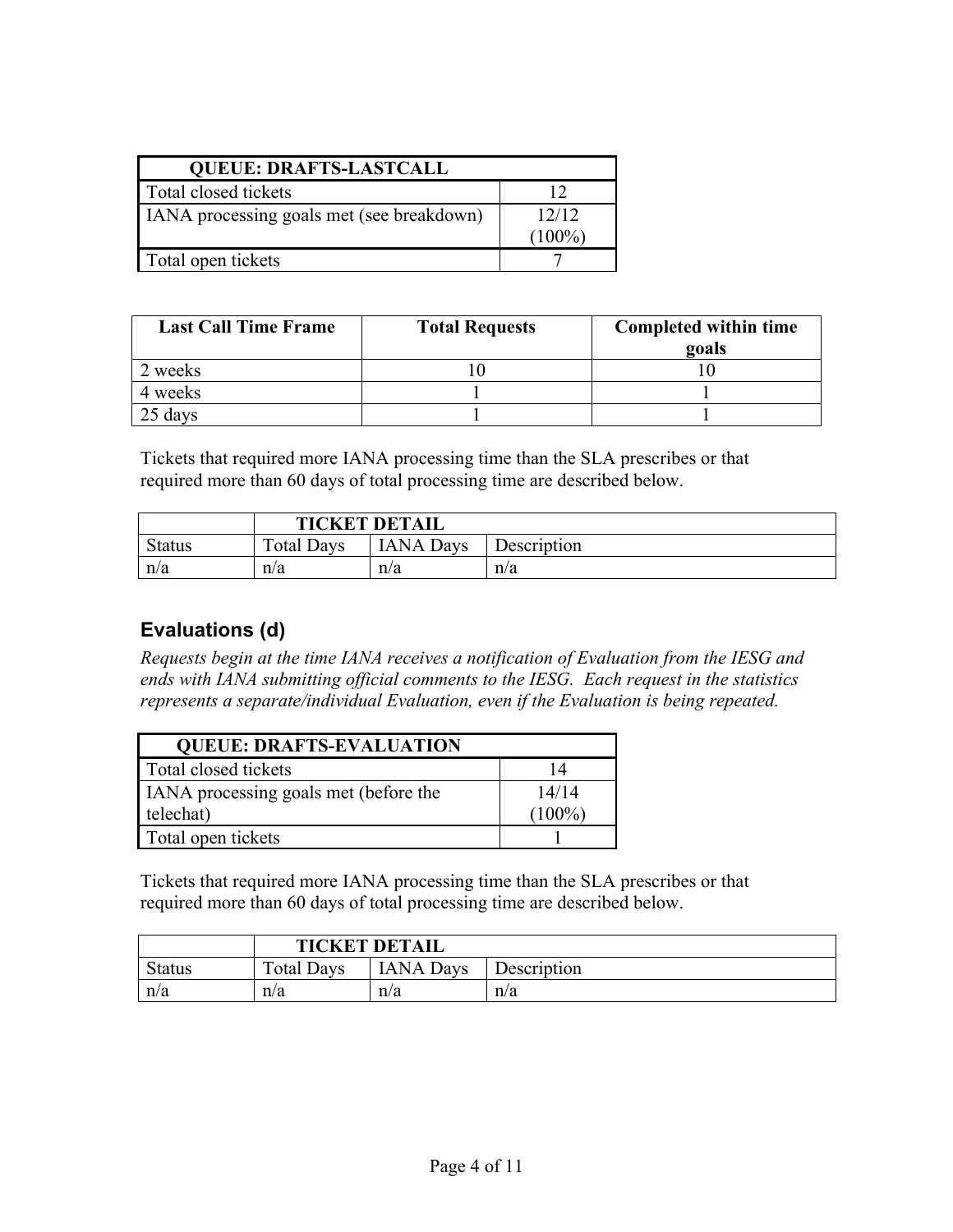#### **Media (MIME) type requests (e, f)**

*IANA receives requests for registration of new Media types. Also received, but rarely, are modification and deletion requests for Media types. All of these are processed in the "iana-mime" queue. These requests begin with the receipt of an application for (or modification/deletion of a Media type and end with the request being resolved with a successful registration, removal or modification. In some cases the requests are closed due to withdrawal of the request by the requester or via administrative closure, typically due to lack of response from the requester. We understand that MIME Media types are currently referred to as just "Media Types." The queue "iana-mime," however, was named prior to this change.*

| <b>QUEUE: IANA-MIME</b>                     |              |
|---------------------------------------------|--------------|
| Total closed tickets                        |              |
| IANA processing goals met (14 days or less) | $6/6(100\%)$ |
| Highest total processing days               | 102          |
| Highest total IANA days                     |              |
| Average Expert days                         | 46           |
| Total open tickets                          | 13           |
| Highest total processing days to date       | 104          |
| Highest total IANA days to date             | 2            |

Tickets that required more IANA processing time than the SLA prescribes or that required more than 60 days of total processing time are described below.

|               |                   | <b>TICKET DETAIL</b> |                                            |
|---------------|-------------------|----------------------|--------------------------------------------|
| <b>Status</b> | <b>Total Days</b> | <b>IANA</b> Days     | Description                                |
| <b>CLOSED</b> | 102               | 3                    | Standards request. Expert wanted revisions |
|               |                   |                      | and more documentation. Delays on the part |
|               |                   |                      | of both expert and requester.              |
| <b>CLOSED</b> | 92                | 2                    | Standards request. Expert wanted revisions |
|               |                   |                      | and more documentation. Delays on the part |
|               |                   |                      | of both expert and requester.              |
| <b>OPEN</b>   | 104               | $\overline{2}$       | Standards request. Expert wanted revisions |
|               |                   |                      | and more documentation. Delays on the part |
|               |                   |                      | of both expert and requester.              |
| <b>OPEN</b>   | 104               | 2                    | Standards request. Expert wanted revisions |
|               |                   |                      | and more documentation. Delays on the part |
|               |                   |                      | of both expert and requester.              |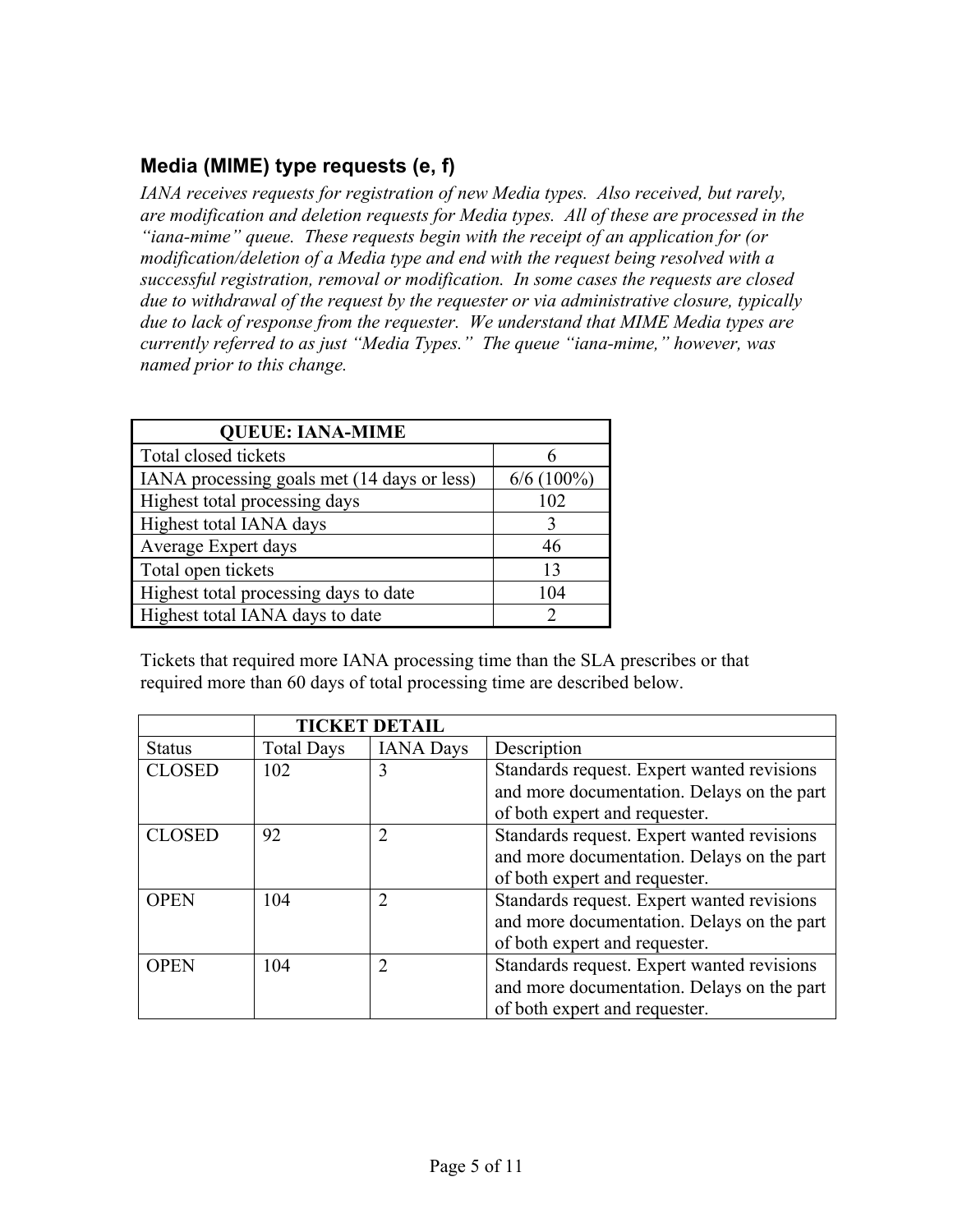#### **New Port number requests (g)**

*IANA receives requests for assignment of new user port numbers. These requests are processed in the "iana-ports" queue. Port requests begin with the receipt of an application for a user port number and end with the request being resolved with a successful registration, withdrawn by the requester, or administratively closed.*

| <b>QUEUE: IANA-PORTS</b>                    |           |
|---------------------------------------------|-----------|
| Total closed tickets                        | 18        |
| IANA processing goals met (14 days or less) | 18/18     |
|                                             | $(100\%)$ |
| Highest total processing days               | 211       |
| Highest total IANA days                     |           |
| Average total days                          | 82        |
| Average Expert days                         | 49        |
| Total open tickets                          | 35        |
| Highest total processing days to date       | 100       |
| Highest total IANA days to date             |           |

Tickets that required more IANA processing time than the SLA prescribes or that required more than 60 days of total processing time are described below.

|               | <b>TICKET DETAIL</b> |                  |                                        |
|---------------|----------------------|------------------|----------------------------------------|
| <b>Status</b> | <b>Total Days</b>    | <b>IANA</b> Days | Description                            |
| <b>CLOSED</b> | 211                  | 3                | Multiple communications between expert |
|               |                      |                  | and requester.                         |
| <b>CLOSED</b> | 200                  | 1                | Multiple communications between expert |
|               |                      |                  | and requester.                         |
| <b>CLOSED</b> | 200                  | $\overline{2}$   | Multiple communications between expert |
|               |                      |                  | and requester.                         |
| <b>CLOSED</b> | 200                  | 1                | Multiple communications between expert |
|               |                      |                  | and requester.                         |
| <b>CLOSED</b> | 110                  | $\overline{2}$   | Delays on the expert's part. Multiple  |
|               |                      |                  | communications between expert and      |
|               |                      |                  | requester.                             |
| <b>CLOSED</b> | 104                  | 1                | Delays on the expert's part. Multiple  |
|               |                      |                  | communications between expert and      |
|               |                      |                  | requester.                             |
| <b>CLOSED</b> | 104                  | 1                | Delays on the expert's part. Multiple  |
|               |                      |                  | communications between expert and      |
|               |                      |                  | requester.                             |
| <b>CLOSED</b> | 96                   | $\overline{4}$   | Delays on the expert's part. Multiple  |
|               |                      |                  | communications between expert and      |
|               |                      |                  | requester.                             |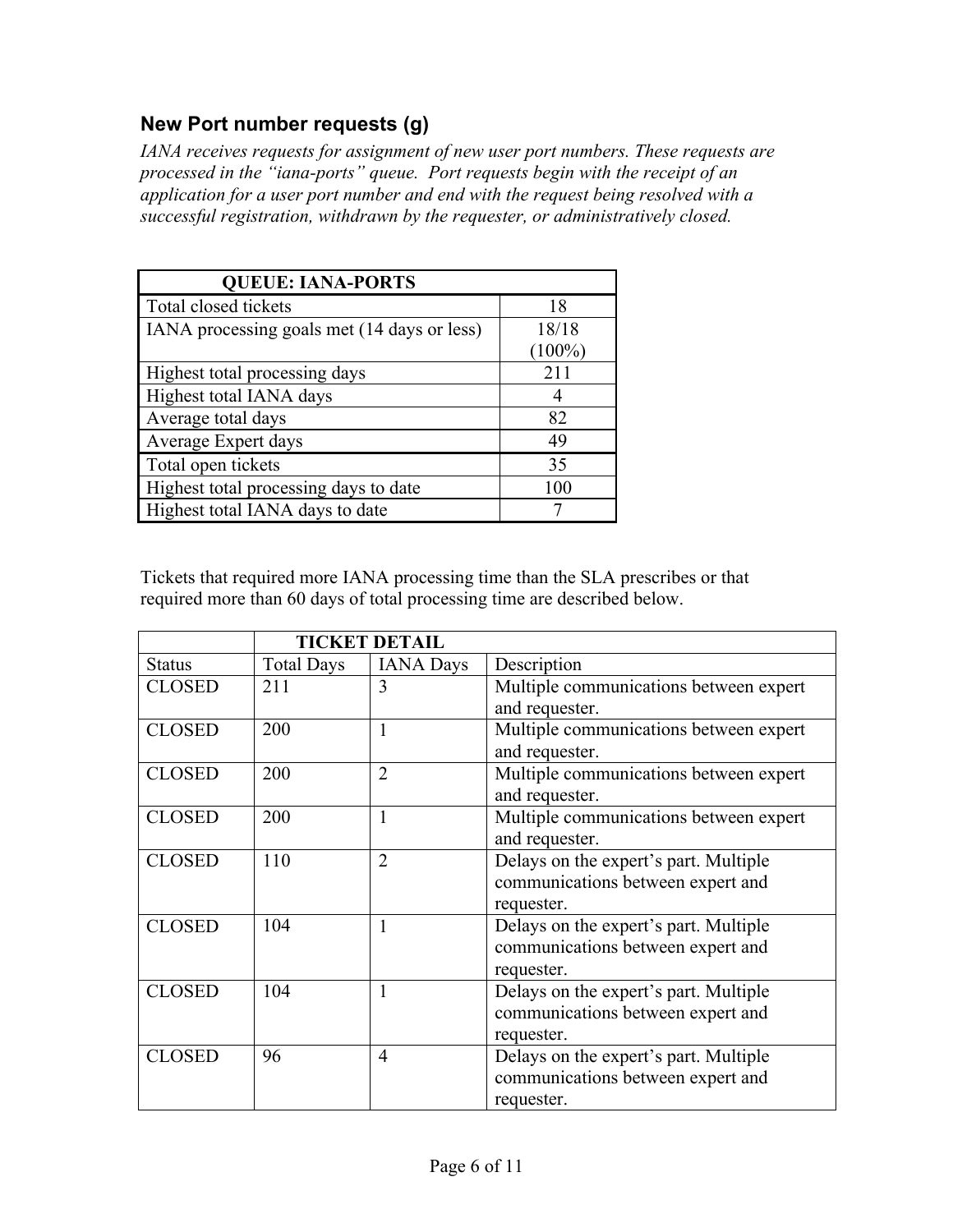| <b>CLOSED</b> | 96  | $\overline{4}$ | Delays on the expert's part. Multiple |
|---------------|-----|----------------|---------------------------------------|
|               |     |                | communications between expert and     |
|               |     |                | requester.                            |
| <b>OPEN</b>   | 100 |                | Delays on the expert's part.          |
| <b>OPEN</b>   | 84  |                | Delays on the part of both expert and |
|               |     |                | requester. Multiple exchanges.        |
| <b>OPEN</b>   | 84  |                | Delays on the part of both expert and |
|               |     |                | requester. Multiple exchanges.        |

#### **Modification to and/or deletions of Port number requests (h)**

*IANA receives requests for modification of existing port numbers. Also received, but are rare, are deletion requests. Both of these are processed in the "port-modifications" queue. These requests begin with the receipt of a modification (or deletion) request and end with the request being resolved with a successful modification (or removal) or closed due to withdrawal or administrative closure.*

| <b>QUEUE: PORT-MODIFICATION</b>            |             |
|--------------------------------------------|-------------|
| Total closed tickets                       |             |
| IANA processing goals met (7 days or less) | $1/2(50\%)$ |
| Highest total processing days              | 17          |
| Highest total IANA days                    | 10          |
| Total open tickets                         |             |
| Highest total processing days to date      | 31          |
| Highest total IANA days to date            |             |

Tickets that required more IANA processing time than the SLA prescribes or that required more than 60 days of total processing time are described below.

|               | <b>TICKET DETAIL</b> |                  |                               |
|---------------|----------------------|------------------|-------------------------------|
| <b>Status</b> | <b>Total Days</b>    | <b>IANA Days</b> | Description                   |
| <b>CLOSED</b> |                      | 10               | Internal processing delays.   |
|               |                      |                  | Miscommunication between IANA |
|               |                      |                  | Analysts.                     |

#### **New Private Enterprise Number (PEN) requests (i)**

*All PEN (Private Enterprise Numbers) type requests are processed in an automated program that does not go through IANA's ticketing system. The tool includes new, modification and deletion requests. The tool does not yet produce statistics similar to what is available for the other protocol parameter queues.*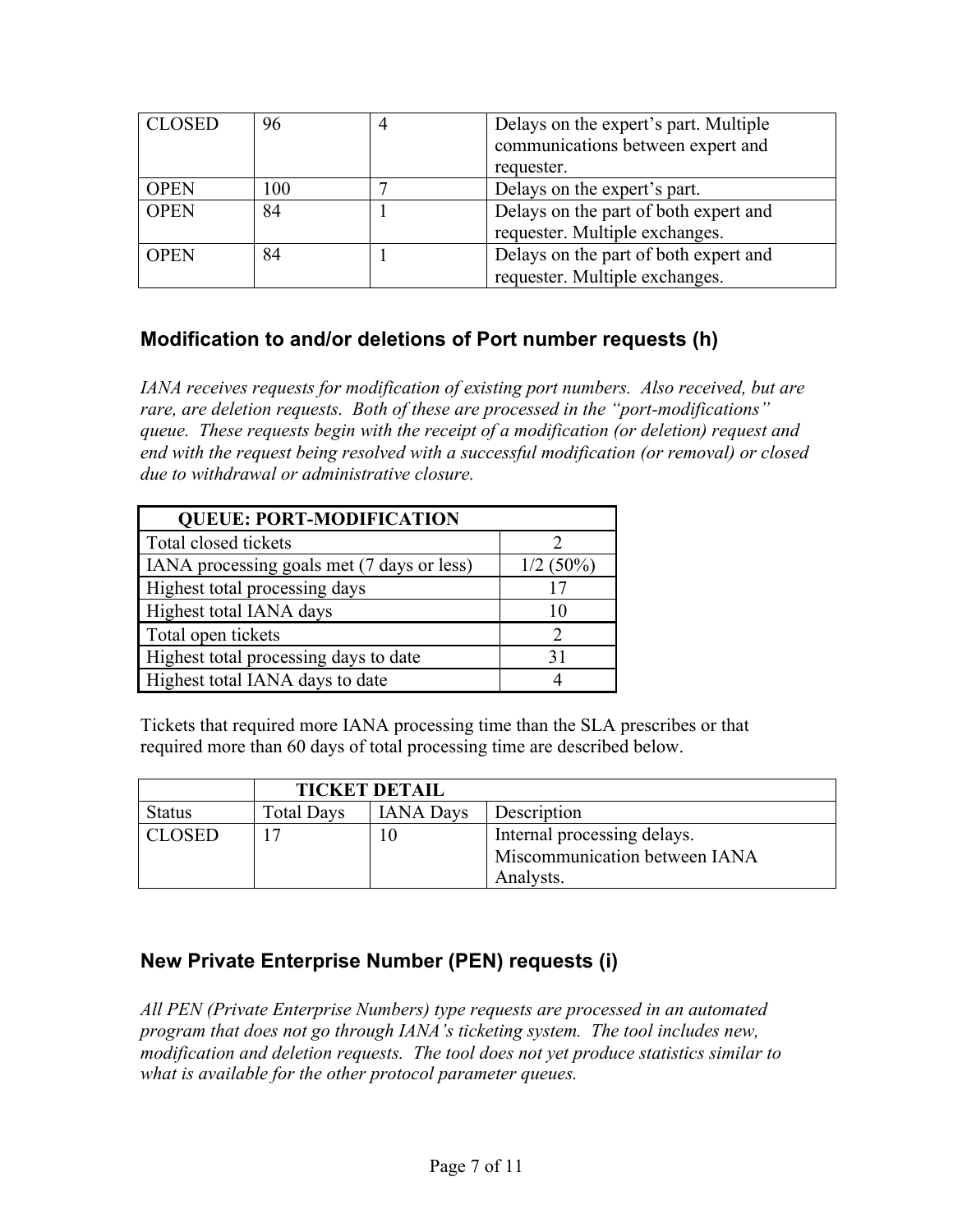| <b>QUEUE: PEN</b>   |  |
|---------------------|--|
| Total PENs assigned |  |

#### **Modification to and/or deletions of PEN requests (j)**

| <b>QUEUE: PEN-MODIFICATION</b> |  |  |
|--------------------------------|--|--|
| Total PENs modified            |  |  |
| Total PENs deleted             |  |  |

#### **New IANA TRIP ITAD Numbers (k)**

*IANA receives requests for assignment of new TRIP ITAD numbers. These requests are processed in the "iana-trip" queue. Requests begin with the receipt of an application for a TRIP ITAD number and end with the request being resolved with a successful registration, withdrawn by the requester, or administratively closed.*

| <b>QUEUE: IANA-TRIP</b>                    |              |
|--------------------------------------------|--------------|
| Total closed tickets                       |              |
| IANA processing goals met (7 days or less) | $6/6$ (100%) |
| Highest total processing days              |              |
| Highest total IANA days                    |              |
| Total open tickets                         |              |
| Highest total processing days to date      | 264          |
| Highest total IANA days to date            |              |

Tickets that required more IANA processing time than the SLA prescribes or that required more than 60 days of total processing time are described below.

|               | <b>TICKET DETAIL</b> |                  |                             |
|---------------|----------------------|------------------|-----------------------------|
| <b>Status</b> | Total Days           | <b>IANA Days</b> | Description                 |
| ' OPEN        | 264                  |                  | Internal processing delays. |

#### **Requests relating to other IETF-created registries for which the request rate is more than five per month (l)**

*For those registries where there are more than 5 requests per month, IANA creates a separate queue for tracking those tickets.* 

| <b>QUEUE: MULTICAST</b>                            |     |  |
|----------------------------------------------------|-----|--|
| Total closed tickets                               |     |  |
| <b>IANA</b> processing goals met (14 days or less) | n/a |  |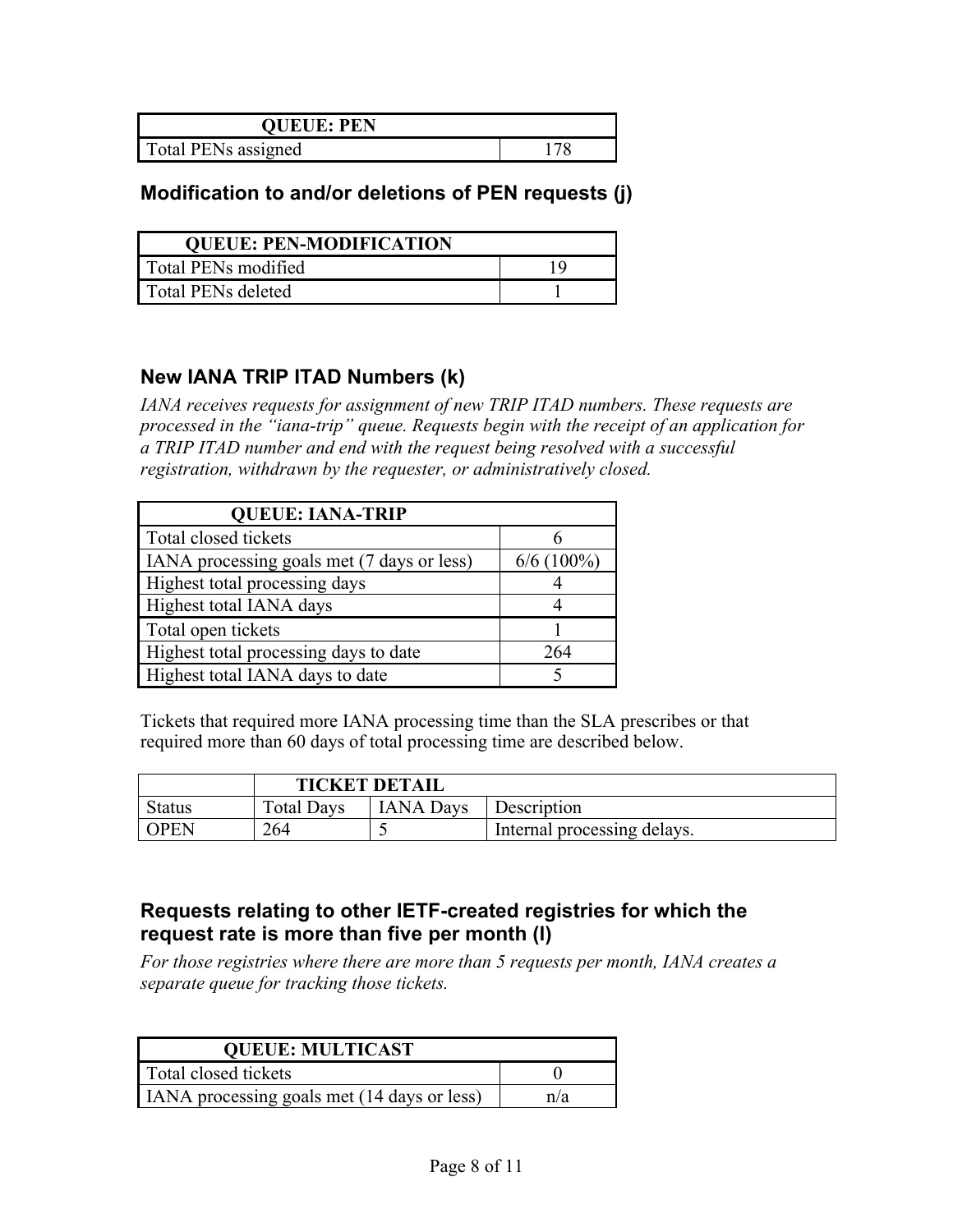| Highest total processing days         | n/a |
|---------------------------------------|-----|
| Highest total IANA days               | n/a |
| Average Expert days                   | n/a |
| Total open tickets                    |     |
| Highest total processing days to date | 27  |
| Highest total IANA days to date       |     |

Tickets that required more IANA processing time than the SLA prescribes or that required more than 60 days of total processing time are described below.

|               | <b>TICKET DETAIL</b> |                  |             |  |
|---------------|----------------------|------------------|-------------|--|
| <b>Status</b> | <b>Total Days</b>    | <b>IANA</b> Days | Description |  |
| n/a           | n/a                  | n/a              | n/a         |  |

*Note: The IANA-PROT-PARAM queue is for all the miscellaneous requests that are not processed in a separate queue due to the lack of volume for any one type of request. These requests can be first-come first-served, expert review, IESG approval or another review method. In the SLA, processing goals are determined on the type of request. However, for this queue there is no separation of request type.*

| <b>QUEUE: IANA-PROT-PARAM</b>               |                |  |  |  |
|---------------------------------------------|----------------|--|--|--|
| Total closed tickets                        | 13             |  |  |  |
| IANA processing goals met (see breakdown    | 13/13          |  |  |  |
| below)                                      | $(100\%)$      |  |  |  |
| Highest total processing days               | 10             |  |  |  |
| Highest total IANA days                     | 7              |  |  |  |
| FCFS Completed within goal time (7 IANA)    | 4/4            |  |  |  |
| days or less)                               |                |  |  |  |
| Expert Review/Specification Required within | 9/9            |  |  |  |
| goal time (14 IANA days or less)            |                |  |  |  |
| Early Allocation completed within goal time | n/a            |  |  |  |
| (14 IANA days or less)                      |                |  |  |  |
|                                             |                |  |  |  |
| IESG Approval completed within goal time    | n/a            |  |  |  |
| (14 IANA days or less)                      |                |  |  |  |
| Admin closed/Withdrawn                      | n/a            |  |  |  |
|                                             |                |  |  |  |
|                                             |                |  |  |  |
| Total open tickets                          | 16             |  |  |  |
| Highest total processing days to date       | 45             |  |  |  |
| Highest total IANA days to date             | $\overline{2}$ |  |  |  |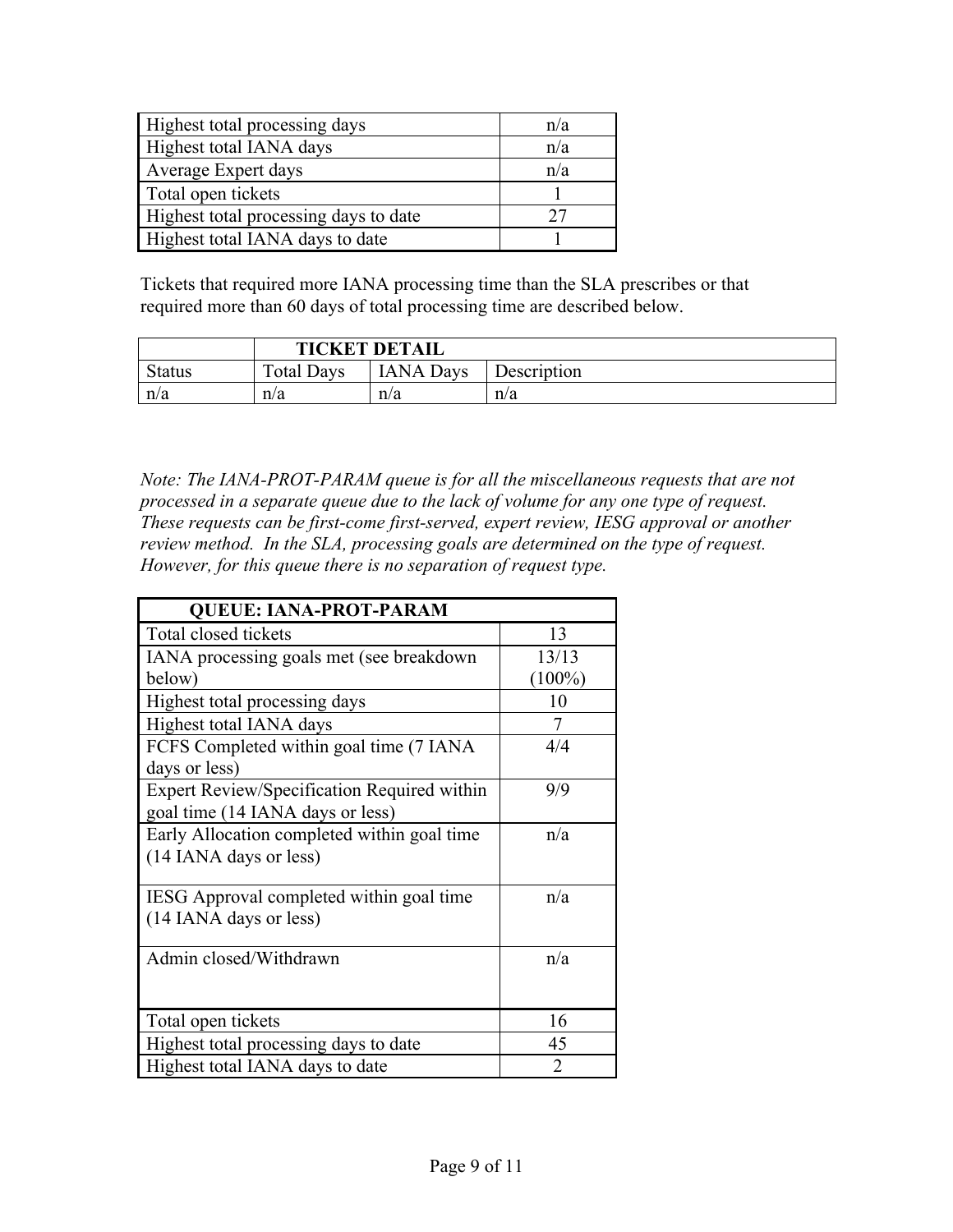Tickets that required more IANA processing time than the SLA prescribes or that required more than 60 days of total processing time are described below.

|        | <b>TICKET DETAIL</b> |                  |             |  |
|--------|----------------------|------------------|-------------|--|
| Status | <b>Total Days</b>    | <b>IANA Days</b> | Description |  |
| n/a    | n/a                  | n/a              | n/a         |  |

### **Deliverables**

In accordance with the SLA, the IANA is reporting on the following deliverables due within three (3) months of implementation of the agreement for the reporting year 2013:

- 1) Provide publicly accessible, clear and accurate periodic statistics (continual)
- 2) Track and publicly report on a monthly basis (monthly report continual)
- 3) Single points of failure documentation to IETF-IANA Working Group (continual)

#### *Provide publicly accessible, clear and accurate periodic statistics*

See "Statistics" section of this report and also http://www.iana.org/reporting-andstats/index.html

### *Track and publicly report on a monthly basis (monthly report)*

The SLA describes 3 items IANA will provide monthly reports for. These items are outlined below along with a description of actions taken for each.

a. Resource allocation statistics as described in SLA item 2 of the Reports section

In item 2 in the Reports section of the SLA, there is a detailed list of statistics to be produced for the monthly report. The agreed upon partial statistics are found in the "Statistics" section of this report.

b. The utilization of all identified finite resources defined within IANA registries

The IANA is undertaking a project to review all registries to identify those that are finite and additionally those that are in danger of being exhausted. As of the end of this reporting period, no registries have been identified as being in danger of exhaustion. IANA will continue to report findings as needed.

c. Efforts that have addressed single points of failure/expertise (see item 3 in Services section of the SLA)